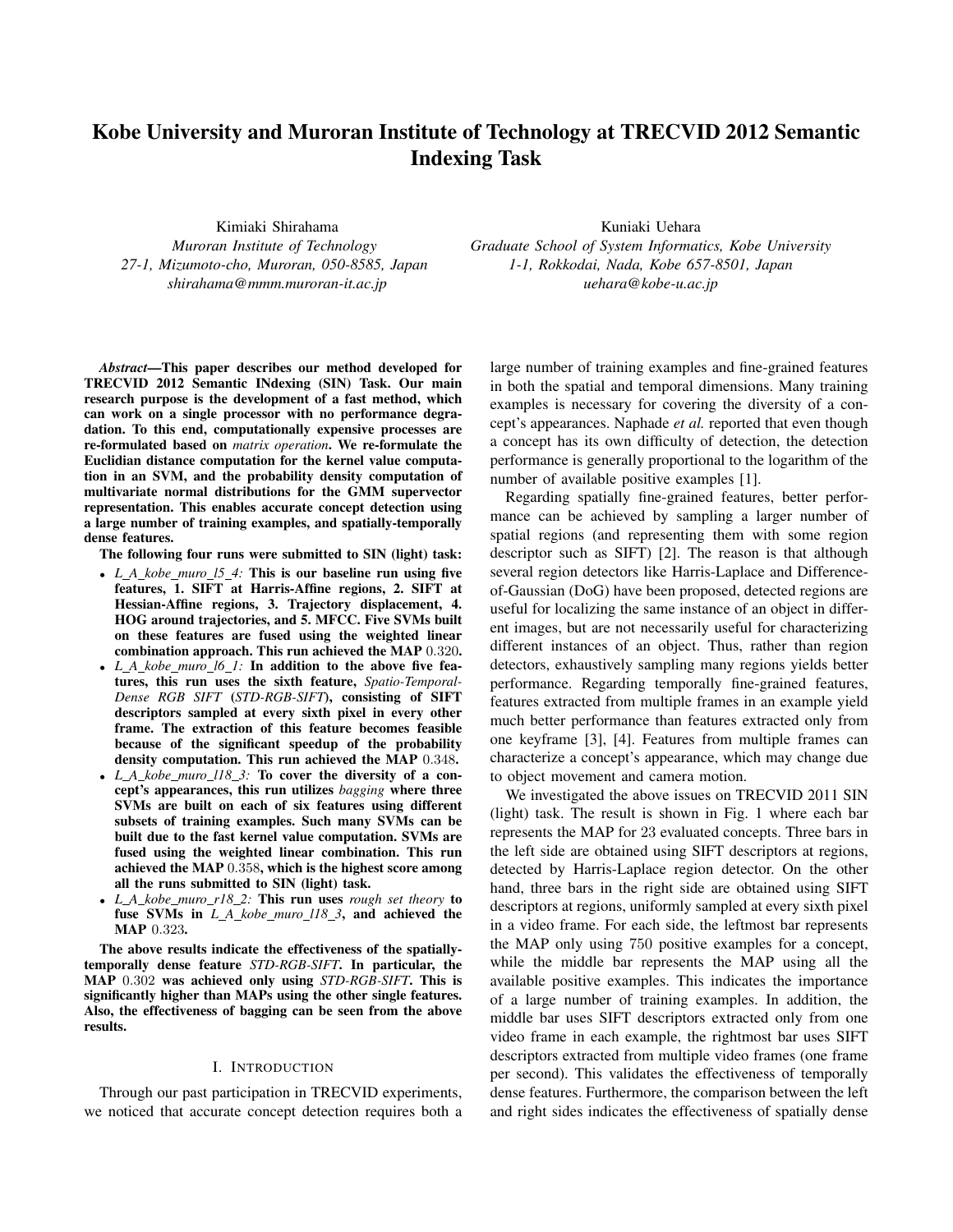features.



Figure 1. Result of our preliminary experiment about numbers of positive examples, and sampling approaches in the spatial and temporal dimensions.

However, processing many training examples and spatially-temporally dense features incurs intensive computational costs. In the former case, one most computationallyexpensive process is the distance (dissimilarity) computation. This is necessary for the kernel value computation in an SVM, which is the most standard classification method for concept detection. Although many existing methods adopt computationally-inexpensive distance measures like histogram intersection [3] and inner product [5], the performance is generally degraded. When using spatiallytemporally dense features, much computational cost is required to compute 'contributions' of numerous descriptors to the representation of an example. In the case of the bagof-visual-words model, when one million descriptors are sampled from an example, it is needed to find the most similar visual word to each descriptor. Many existing methods restrict regions or video frames from which descriptors are sampled. But, this degrades the performance as indicated in Fig. 1.

We consider that one reason for the above intensive computational costs is to process examples or descriptors one by one. In this paper, we introduce two methods which utilize matrix operation to process a large number of examples or descriptors in batch. These methods do not conduct any approximation, but compute the exact solution in a much faster time than processing examples or descriptors one by one. The first method reformulates the Euclidian distance computation to compute distances among many examples in batch. This enables SVM training and testing to be about 37 times faster than computing distances one by one. The second method reformulates the probability density computation of many descriptors for multiple multivariate normal distributions. Thereby, we can efficiently compute the GMM supervector representation of an example for a spatially-temporally dense feature. This yields significant performance improvement.

It should be noted that several works address the parallelization of feature extraction and concept detection processes using GPU [6] and multiple processors [7]. However, although the parallelization speeds up a procedure, it occupies hardware resources. In other words, without abundant hardware resources (*i.e.*, many processors or many GPUs), it is impossible to simultaneously run multiple processes of the parallelized procedure, for instance, simultaneously extracting features from different examples, and simultaneously conducting the detection of multiple concepts. In addition, if the speedup by the parallelization is equal to the number of processors (*e.g.*, 10 times speedup with 10 processors) [7], this speedup is not so meaningful. The reason is that the same level of speedup can be easily obtained by simultaneously running multiple processes of the notparallelized procedure. Thus, in this paper, we concentrate on the speedup of the procedure on a single processor.

## II. MATRIX FORMULATION

This section describes matrix formulations for the Euclidian distance computation and the probability density computation of multivariate normal distributions. These are used in our SIN method.

# *A. Euclidian Distance*

Suppose that one example *e* is represented as a *D*dimensional vector, that is,  $e = [e^1, e^2, \dots, e^D]$ . The Euclidian distance between two examples  $e_1 = [e_1^1, \dots, e_1^D]$ and  $e_2 = [e_2^1, \dots, e_2^D]$  is computed as follows:

$$
dist(e_1, e_2) = \sum_{d=1}^{D} (e_1^d - e_2^d)^2
$$
 (1)

The naive approach for computing Euclidian distance among *N* examples, is to use the triple-nested loop. Two outer loops are used to set a pair of examples, and the most inner loop is used to compute equation (1). However, this is very slow when computing Euclidian distances among a large number of high-dimensional examples. Our SIN method requires to compute Euclidian distances among 30*,* 000 training examples, each of which is represented as a 16*,* 384-dimensional vector.

To speed up the Euclidian distance computation, we expand equation (1) as follows:

$$
dist(e_1, e_2) = \sum_{d=1}^{D} (e_1^d)^2 - 2\sum_{d=1}^{D} e_1^d e_2^d + \sum_{d=1}^{D} (e_2^d)^2 \tag{2}
$$

In the above equation, the Euclidian distance computation is divided into three parts, 1. sum of the squared value in each dimension of  $e_1$ , 2. inner product between  $e_1$  and  $e_2$ , and 3. sum of the squared value in each dimension of  $e_2$ .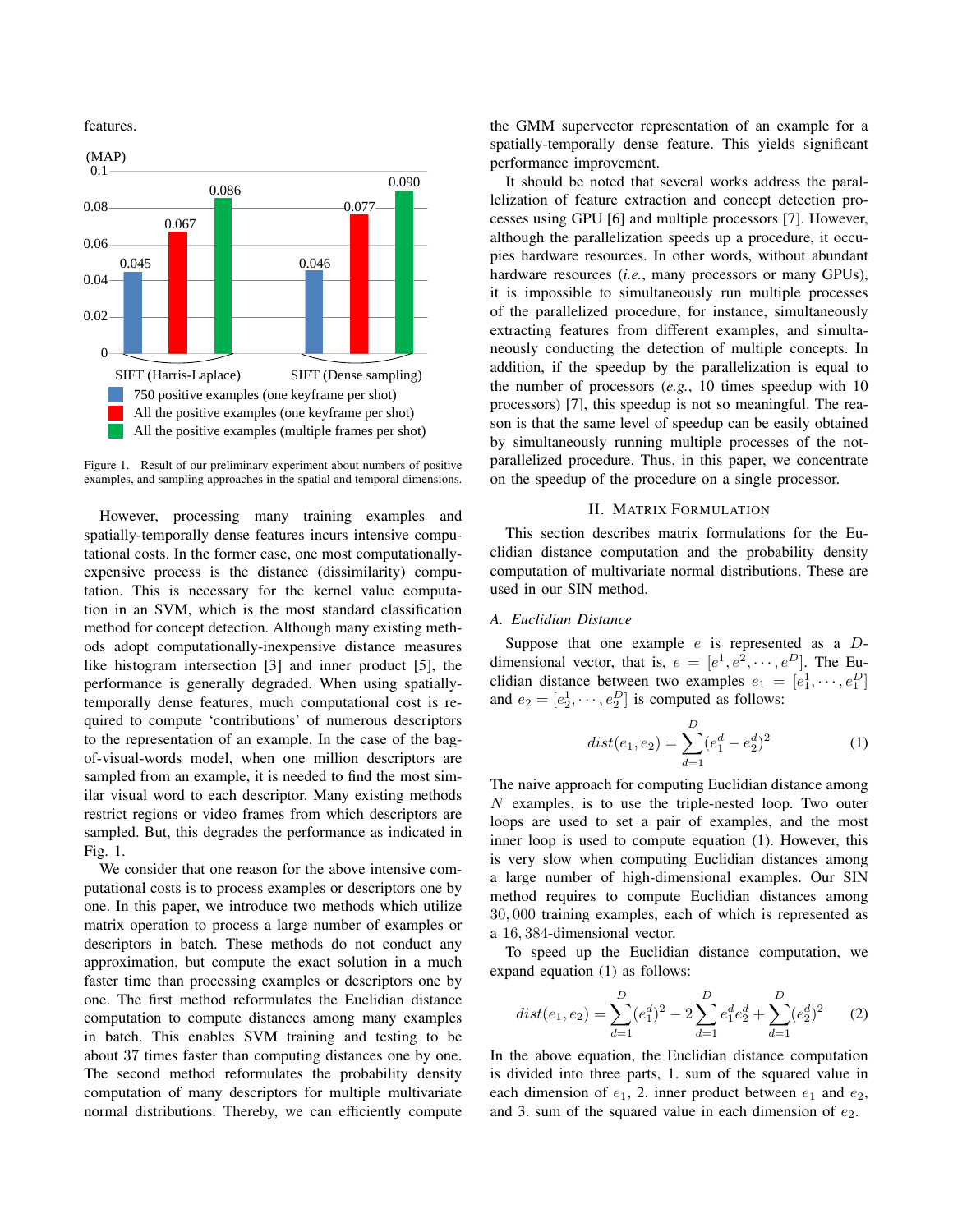Based on the above expansion, we re-formulate the computation of Euclidian distances between a set of *M* examples and a set of *N* examples. Suppose the former and latter sets are represented by the  $D \times M$  matrix  $EM$  and the  $D \times N$  matrix *EN*. The  $M \times N$  matrix,  $D(EM, EN)$ , which represents Euclidian distances between examples in *EM* and examples in *EN*, can be computed as follows:

$$
D(EM, EN)
$$
\n
$$
= \begin{bmatrix}\ndist(em_1, en_1) & \cdots & dist(em_1, en_N) \\
\vdots & & & \vdots \\
dist(em_M, en_1) & \cdots & dist(em_M, en_N) \\
\vdots & & & \vdots \\
\sum_{d=1}^{D} (em_1^d)^2 & \cdots & \sum_{d=1}^{D} (em_1^d)^2 \\
\vdots & & & \vdots \\
\sum_{d=1}^{D} (em_M^d)^2 & \cdots & \sum_{d=1}^{D} (em_M^d)^2\n\end{bmatrix}
$$
\n
$$
-2 \begin{bmatrix}\nem_1^1 & \cdots & em_1^D \\
\vdots & & \vdots \\
em_M^1 & \cdots & em_M^D\n\end{bmatrix}\n\begin{bmatrix}\nen_1^1 & \cdots & en_N^1 \\
\vdots & & \vdots \\
en_1^D & \cdots & en_N^D\n\end{bmatrix}
$$
\n
$$
+ \begin{bmatrix}\n\sum_{d=1}^{D} (en_1^d)^2 & \cdots & \sum_{d=1}^{D} (en_M^d)^2 \\
\vdots & & \vdots \\
\sum_{d=1}^{D} (en_1^d)^2 & \cdots & \sum_{d=1}^{D} (en_N^d)^2\n\end{bmatrix}
$$
\n(3)

where  $em_i$   $(1 \leq i \leq M)$  and  $en_j$   $(1 \leq j \leq N)$ represent the *i*-th example in *EM* and the *j*-th example in *EN*, respectively. Values of their *d*-th dimension are denoted by  $em_i^d$  and  $en_j^d$ . The first matrix in equation (3) is constructed by the following three steps: 1. take the square of each element in *EM*, 2. compute the row-wise summation of these squared values, and 3. create *N* copies of the 'transposed' row-wise summation. These steps can be easily implemented using general matrix manipulation libraries like MATLAB. The third matrix in equation (3) is constructed in a similar way to the first matrix, where the only difference is to create *M* copies of the row-wise summation in the third step. Finally, the second term in equation (3) is the inner product between *EM* and *EN*.

We present a preliminary experimental result showing the effectiveness of the above Euclidian distance computation. The second row in table I shows the computation time of the naive approach based on equation (1), and the third row shows the computation time of the batch approach based on matrix operation in equation (3). Note that Euclidian distances computed by both approaches are the same. The second and third columns in Table I represent the computation times required for computing Euclidian distances among 1*,* 000 and 5*,* 000 examples respectively, where each example is represented as a 16384-dimensional vector. As shown in Table I, the batch approach is surprisingly faster than the naive approach, and will be utilized in SVM training and testing in section III-C.

Table I COMPARISON IN COMPUTATIONAL TIMES BETWEEN THE NAIVE AND BATCH APPROACHES.

|       | $1,000$ examples | $5,000$ examples |
|-------|------------------|------------------|
| Naive | $200$ (sec)      | $5,027$ (sec)    |
| Batch | $0.5$ (sec)      | $9.7$ (sec)      |

#### *B. Multivariate Normal Distribution*

We extend the batch Euclidian distance computation to the batch probability density computation of multivariate normal distributions. A multivariate normal distribution  $g_k(x)$  is defined as follows (*k* is the index to deal with multiple multivariate normal distributions later):

$$
g_k(x) = N(x|\mu_k, \Sigma_k) = \frac{1}{\sqrt{(2\pi)^D |\Sigma_k|}} e^{-\frac{1}{2}(x - \mu_k) \Sigma_k^{-1} (x - \mu_k)},
$$
\n(4)

where *x* is a *D*-dimensional vector representing a descriptor (*e.g.*, a SIFT descriptor is a 128-dimensional vector).  $\mu_k$  and  $\Sigma_k$  are the mean vector and the covariance matrix of  $g_k(x)$ , respectively. We assume that  $\Sigma_k$  is a diagonal matrix where *D* dimensions are independent from each other. This can be easily satisfied by applying in advance Principle Component Analysis (PCA) to descriptors [8], [9]. Under the above independence condition,  $g_k(x)$  is simplified as follows:

$$
g_k(x) = \frac{1}{\sqrt{(2\pi)^D \prod_{d=1}^D \sigma_k^d}} e^{-\frac{1}{2} \sum_{d=1}^D \frac{(x^d - \mu_k^d)^2}{\sigma_k^d}}, \quad (5)
$$

where  $x^d$ ,  $\mu_k^d$  and  $\sigma_k^d$  are respectively values of *x*, mean vector and variance vector (diagonal covariance matrix) in the *d*-th dimension  $(1 \leq d \leq D)$ . It should be noted that the exponential part (*i.e.*,  $expo_k = \sum (x^d - \mu_k^d)^2 / \sigma_k^d$ ) can be considered as a Euclidian distance, where the distance in each dimension is weighted by the inverse of the variance. Just like Euclidian distance, *expo<sup>k</sup>* can be rewritten as:

$$
expo_k = \sum_{d=1}^{D} \frac{(x^d)^2}{\sigma_k^d} - 2\sum_{d=1}^{D} \frac{x^d \mu_k^d}{\sigma_k^d} + \sum_{d=1}^{D} \left(\frac{\mu_k^d}{\sqrt{\sigma_k^d}}\right)^2 \quad (6)
$$

Based on equation (6), we now consider the batch computation where exponential parts (*expok*) for *K* multivariate normal distributions are computed for a set of *N* descriptors. The input for this computation is the following three matrices, the  $N \times D$  matrix  $X$  (set of  $N$  descriptors), the  $K \times D$  matrix (set of *K* mean vectors) and the  $K \times D$ matrix (set of *K* variance vectors). The batch computation outputs the  $N \times K$  matrix *EXPO*, where each element at the *i*-th row and *k*-th column represents the exponential part  $expo_{ik}$  of the *i*-th descriptor for the *k*-th multivariate normal distribution. The batch computation is conducted by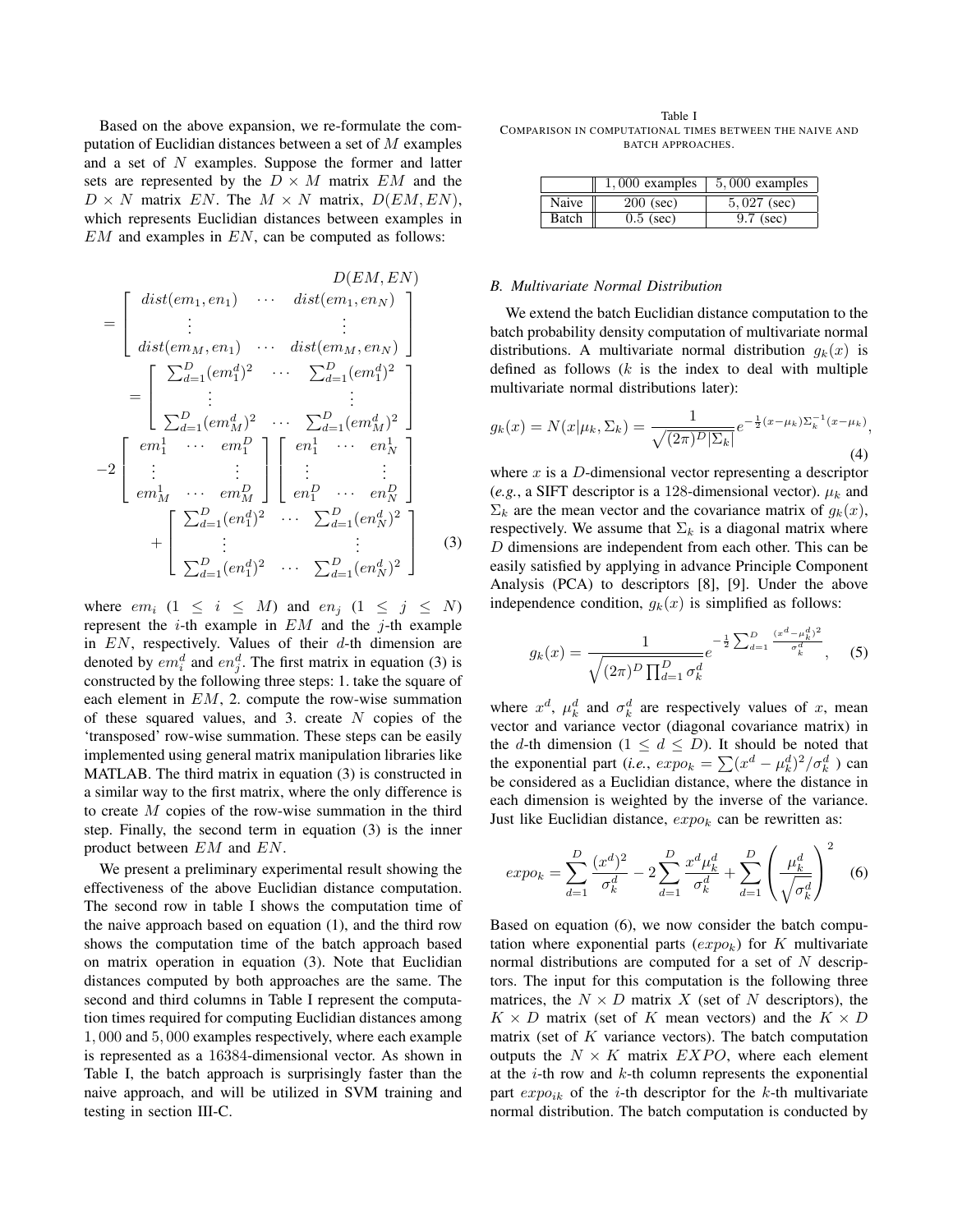the following matrix operation:

$$
EXPO = \begin{bmatrix} exp_{011} & \cdots & exp_{01K} \\ \vdots & & \vdots \\ exp_{0N1} & \cdots & exp_{0NK} \end{bmatrix} \quad (7)
$$

$$
= \begin{bmatrix} (x_1^1)^2 & \cdots & (x_1^D)^2 \\ \vdots & & \vdots \\ (x_N^1)^2 & \cdots & (x_N^D)^2 \end{bmatrix} \begin{bmatrix} 1/\sigma_1^1 & \cdots & 1/\sigma_K^1 \\ \vdots & & \vdots \\ 1/\sigma_1^D & \cdots & 1/\sigma_K^D \end{bmatrix}
$$

$$
-2 \begin{bmatrix} x_1^1 & \cdots & x_1^D \\ \vdots & & \vdots \\ x_N^1 & \cdots & x_N^D \end{bmatrix} \begin{bmatrix} \mu_1^1/\sigma_1^1 & \cdots & \mu_K^1/\sigma_K^1 \\ \vdots & & \vdots \\ \mu_1^D/\sigma_1^D & \cdots & \mu_K^D/\sigma_K^D \end{bmatrix}
$$

$$
+ \begin{bmatrix} \sum_{d=1}^D (\mu_1^d/\sqrt{\sigma_1^d})^2 & \cdots & \sum_{d=1}^D (\mu_K^d/\sqrt{\sigma_K^d})^2 \\ \vdots & & \vdots \\ \sum_{d=1}^D (\mu_1^d/\sqrt{\sigma_1^d})^2 & \cdots & \sum_{d=1}^D (\mu_K^d/\sqrt{\sigma_K^d})^2 \end{bmatrix} \quad (8)
$$

Each term in the above equation is an extension of the corresponding term in equation (6), in order to process *N* descriptors and *K* multivariate normal distributions in batch. It is clear that equation (8) can be easily computed using general matrix manipulation libraries. Once *EXPO* is computed, probabilistic densities of *N* descriptors for *K* multivariate normal distributions are computed by the following three steps: 1. multiply each element in *EXPO* by  $-\frac{1}{2}$ , 2. take the exponential of each element in the multiplied  $EXPO$  (the resulting  $N \times K$  matrix is denoted by  $EXPO'$ , and 3. multiply the *k*-th column in  $EXPO'$ by the constant values of the *k*-th multivariate normal distribution (*i.e.*,  $1/\sqrt{(2\pi)^D \prod \sigma_k^d}$ ). The above batch processing is used to extract the GMM supervector representation of an example in section III-B.

#### III. OUR SIN METHOD

Fig. 2 illustrates an overview of our SIN method. Our method is based on the method developed by Inoue *et al.* [8], [9]. First, given training examples for a concept, the method represents them using image, motion and audio features. It should be noted that, in this paper, a feature means a set of descriptors sampled from an example. In accordance with this, each example is represented using the GMM supervector representation which characterizes the distribution of descriptors. Then, for each feature, an SVM is constructed to distinguish test examples with the concept's presence from the other test examples. SVMs for all the features are fused into a classifier, in order to account characteristics of different features. For each test example, the fused classifier outputs an 'evaluation score' representing the likelihood of the concept's presence. Finally, 2*,* 000 test examples with the highest evaluation scores are returned as a detection result.

## *A. Features*

The following six features are used in our SIN method:

*1. SIFT-Har:* A Scale-Invariant Feature Transform (SIFT) descriptor represents the edge shape of a local image region (patch), and is useful for characterizing characterizing a local shape of an object. *SIFT-Har* is defined as a set of 128-dimensional SIFT descriptors at regions, detected by applying *Harris-Affine region detector* [10] to every other frame in an example.

*2. SIFT-Hes:* This feature is defined as a set of SIFT descriptors at regions, detected by applying *Hessian-Affine region detector* to every other frame in an example [10]. The difference between *SIFT-Har* and *SIFT-Hes* is only in region detectors. This causes that compared to *SIFT-Har*, *SIFT-Hes* is more useful for characterizing a blob and ridge of an object.

*3. Traj-Disp: Dense trajectories* are extracted by tracking densely sampled points with optical flow fields [11]. Here, points are sampled at every fifth pixel in each video frame in an example. *Traj-Disp* is defined as a set of *displacement* descriptors, each is a 30-dimensional vector representing a sequence of displacements of a tracked point. This feature is useful for characterizing the shape of a local motion.

*4. Traj-HOG: Traj-HOG* is defined as a set of 96 dimensional vector HOG descriptors, each of which represents edges around a dense trajectory. Thus, *Traj-HOG* is useful for characterizing the appearance of a moving object in an example [11].

*5. MFCC: Mel-Frequency Cepstral Coefficient* (MFCC) represents the short-term power spectrum of an audio signal, using frequency bands which are defined based on the human auditory system's responses [12]. Based on [9], an *MFCC* descriptor in our SIN method consists of original *MFCC* coefficients, their deviation ( $\Delta MFCC$ ), their acceleration  $(\Delta \Delta M FCC)$ , and the deviation and acceleration of the audio energy (∆*E* and ∆∆*E*). In total, the *MFCC* descriptor is a 38-dimensional vector.

*6. STD-RGB-SIFT:* An *RGB-SIFT* descriptor is the combination of SIFT descriptors, each of which is independently extracted from one of RGB channels [13]. This is robust to changes in illumination, such as light intensity change and light color change. *STD-RGB-SIFT* is defined as a set of *RGB-SIFT* descriptors, sampled at every sixth pixel in every other frame in an example.

For each feature, PCA is applied to descriptors in order to reduce the computational complexity, and make dimensions independent from each other [8]. For each of features other than *Traj-Disp*, descriptors are projected into 32-dimensional vectors. Descriptors for *Traj-Disp* are projected into 30 dimensional vectors. Here, although the number of dimensions of an original displacement descriptor is the same to that of the projected one, the latter consists of mutually independent dimensions.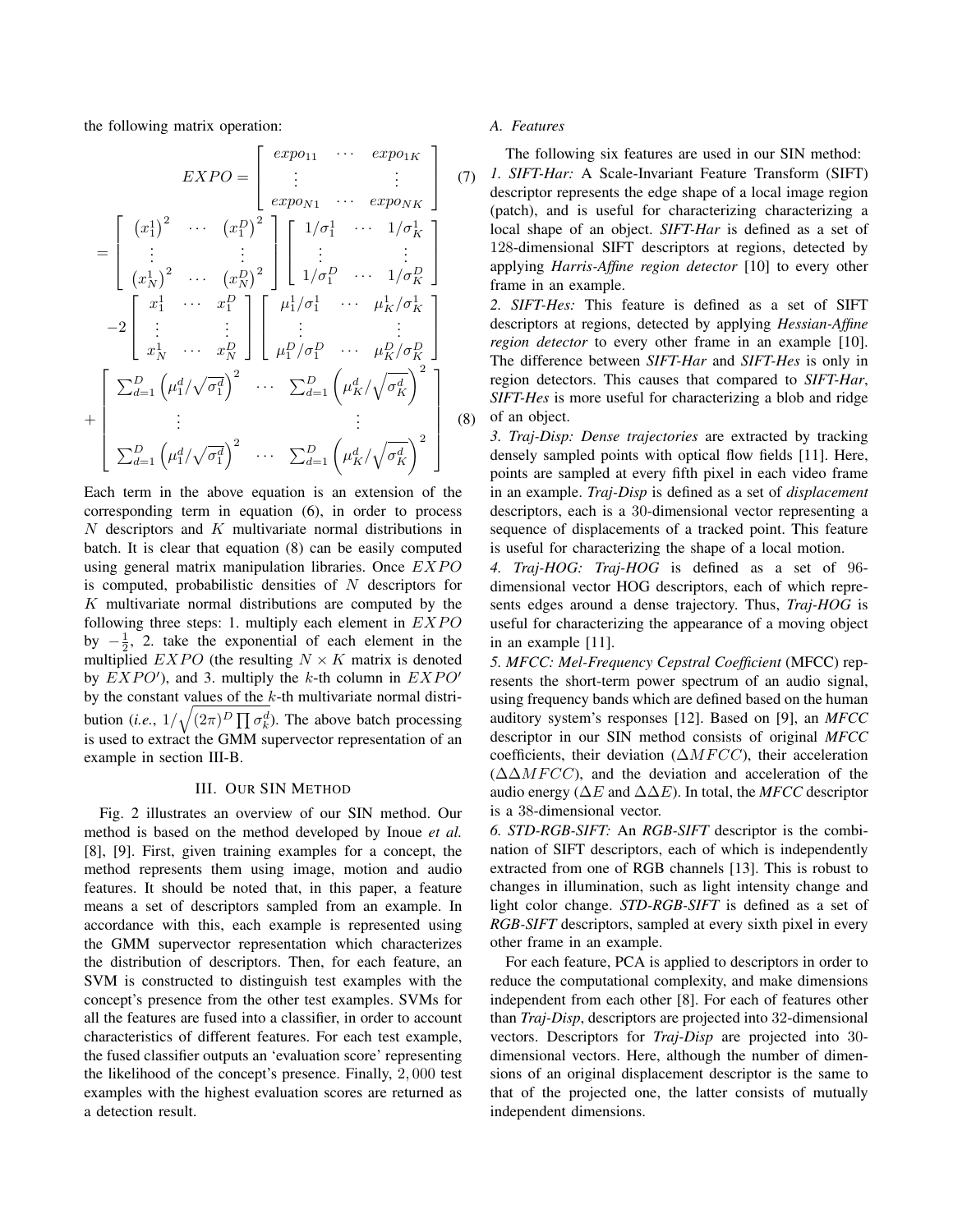

Figure 2. An overview of our SIN method.

## *B. GMM Supervector Representation*

Based on [8], [9], for each feature, each example is represented by the *GMM supervector* which characterizes the distribution of descriptors in the example. The traditional Bag-of-Visual-Words (BoVW) model represents the distribution of descriptors using the pre-specified template (*i.e.*, visual words). Compared to this, the GMM supervector representation is more flexible where a GMM representing the distribution of descriptors is adaptively estimated for the example. The effectiveness of the GMM supervector representation is validated in [8], [9].

A GMM (Gaussian Mixture Model) is defined as the following probability density function:

$$
p(x|\theta) = \sum_{k=1}^{K} w_k g_k(x),
$$
\n(9)

where *x* is a descriptor,  $g_k(x)$  is the *k*-th multivariate normal distribution (mixture component), and  $w_k$  is its mixture weight. The GMM is defined as the set of parameters,  $\theta = \{w_k, \mu_k, \Sigma_k\}_{k=1}^K$ , for each of *K* multivariate normal distributions.

Since enough descriptors for estimating GMM parameters cannot be obtained for an example with a short duration, these parameters are estimated using *Maximum A Posteriori* (MAP) adaptation [8], [9]. MAP adaptation consists of the following two steps:

*1. Universal Background Model (UBM) construction:* A UBM is a GMM which represents the distribution of descriptors in the general case, and serves as the prior distribution. In our implementation, for each feature, a UBM with  $K = 512$  multivariate normal distributions is constructed using 1*.*5 million descriptors, randomly sampled from training examples. This UBM construction is conducted using Hidden Markov Model Toolkit (HTK) [12].

*2. MAP adaptation:* Using a maximum posteriori approach, parameters of the UBM are adapted so as to match the distribution of descriptors in an example. Let  $x_i$  be the *i*-th descriptor in the example  $(1 \le i \le N)$ . Based on [8], [9], only the mean vector of each multivariate normal distribution is adapted as follows:

$$
\hat{\mu_k} = \frac{\tau \bar{\mu_k} + \sum_{i=1}^{N} c_{ik} x_i}{\tau + \sum_{i=1}^{N} c_{ik}} \text{ , where } c_{ik} = \frac{\bar{w}_k \bar{g}_k(x_i)}{\sum_{k=1}^{K} \bar{w}_k \bar{g}_k(x_i)} \tag{10}
$$

where the UBM is defined as the set of parameters  $\bar{\theta}$  =  ${\{\bar{w}_k, \bar{\mu}_k, \bar{\Sigma}_k\}}_{k=1}^K$  (the *k*-th multivariate normal distribution is  $\bar{g}_k$ ), and  $\tau$  (= 20) is the pre-specified parameter.  $c_{ik}$ represents the 'occupation' probability of a descriptor *x<sup>i</sup>* being associated with  $\bar{g}_k$ . Also,  $c_{ik}$  can be considered as the contribution of  $x_i$  to the adapted mean vector  $\hat{\mu_k}$ . Intuitively, if  $c_{ik}$  is small, the effect of  $x_i$  on  $\hat{\mu_k}$  is small. Overall, equation (10) indicates that if many descriptors do not match with  $\bar{g}_k$  (*i.e.*, their contributions are small),  $\hat{\mu_k}$  remains close to the mean vector  $\bar{\mu_k}$  of the UBM. In contrast, if many descriptors match with  $\bar{g}_k$ ,  $\hat{\mu_k}$  moves toward their mean.

In MAP adaptation, the biggest computational burden is to compute probability densities of each descriptor *x<sup>i</sup>* for *K* multivariate normal distributions  $(\bar{g}_k)$ . For example, when the UBM has  $K = 512$  multivariate normal distributions and one million descriptors are sampled from an example, the number of probability density computations is 512 millions. Thus, we utilize the batch computation described in section II-B. Considering the memory limitation, for  $K = 512$ multivariate normal distributions, the batch computation is conducted every 100*,* 000 descriptors. It is straightforward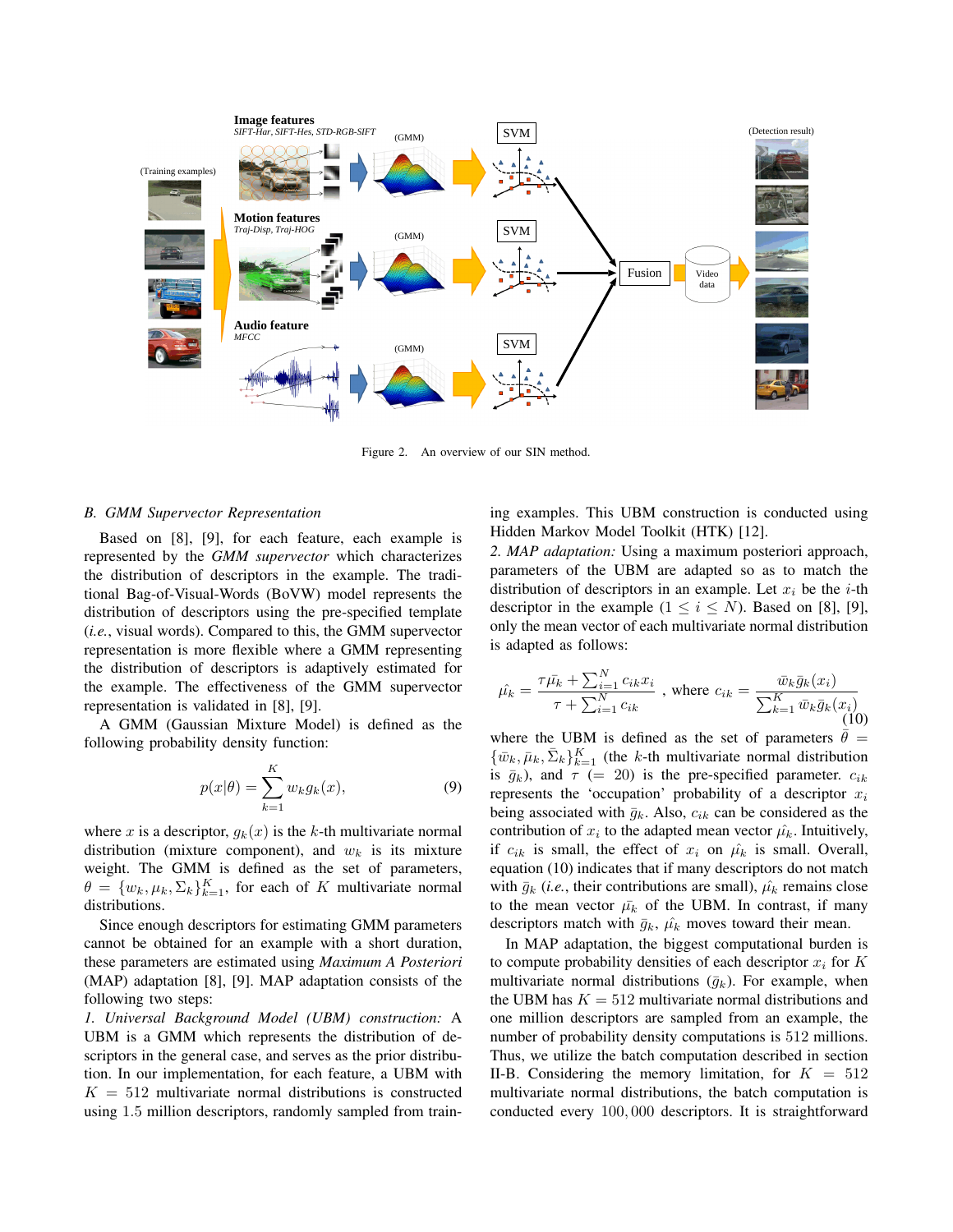to incorporate this divisional computation into MAP adaptation, where summations in equation (10) (*i.e.*,  $\sum c_{ik}x_i$  in the numerator and  $\sum c_{ik}$  in the denominator) can be separately computed for every set of 100*,* 000 descriptors, and separate computation results are finally summed up.

Table II shows the efficiency of MAP adaptation using our batch computation. Each computational time in Table II includes the time of PCA for projecting SIFT descriptors into lower-dimensional descriptors, and the time of MAP adaptation using those projected descriptors. As shown in Table II, even for about 2*.*8 million descriptors, PCA and MAP adaptation can complete in about 76 seconds. This efficient MAP adaptation enables us to deal with descriptors which are sampled densely in both the spatial and temporal dimensions, like *RGB-SIFT* descriptors in *SDT-RGB-SIFT*.

Table II EXAMPLES OF COMPUTATION TIMES REQUIRED FOR PCA AND MAP ADAPTATION USING OUR BATCH COMPUTATION.

| $\#$ of descriptors                                                                    | 95,411 | 1, 589, 251 | $2,785,939$ |
|----------------------------------------------------------------------------------------|--------|-------------|-------------|
| Computational time $\parallel$ 3.8 (sec) $\parallel$ 17.4 (sec) $\parallel$ 75.9 (sec) |        |             |             |

After MAP adaptation for an example *ex*, its GMM supervector representation  $\phi(ex)$  is constructed as follows [8], [9]:

$$
\phi(ex) = \begin{bmatrix} \tilde{\mu_1} \\ \vdots \\ \tilde{\mu_K} \end{bmatrix}, \text{ where } \tilde{\mu_k} = \sqrt{\bar{w}_k} (\bar{\Sigma}_k)^{-\frac{1}{2}} \hat{\mu}_k \quad (11)
$$

Let be  $\phi(ex_1)$  and  $\phi(ex_2)$  as GMM supervectors for two examples  $ex_1$  and  $ex_2$ , respectively. The GMM supervector representation is designed in such a way that, the Euclidian distance between  $\phi(ex_1)$  and  $\phi(ex_2)$  becomes the sum of squared Mahalanobis distances between mean vectors adopted for *ex*<sup>1</sup> and *ex*<sup>2</sup> (each squared distance is weighted by the corresponding mixture weight).

## *C. SVM Training and Test*

For a concept, given training examples represented by GMM supervectors, we build an SVM which distinguishes test examples where the concept is present from the rest of test examples. In particular, the following RBF kernel is adopted in the SVM [14]:

$$
K(\phi(ex_1), \phi(ex_2)) = \exp(-\gamma ||\phi(ex_1) - \phi(ex_2)||^2)
$$
 (12)  
=  $\exp(-\gamma \text{ dist}(\phi(ex_1), \phi(ex_2))),$ 

where  $\gamma$  is a pre-specified parameter (in our case,  $\gamma$  is set to the inverse of the average Euclidian distance among training examples). It should be noted that, once kernel values between each pair of examples are computed, SVM training and testing are relatively fast using general SVM solvers like "precomputed kernel in Libsvm library" [14]. As shown in equation (12), the exponential part of RBF kernel includes the Euclidian distance computation. Thus, the batch computation described in II-A is utilized to compute in batch kernel values among training examples (multiplying distances by  $\gamma$  and taking their exponentials are clear).

In our implementation of SVM training, considering the memory limitation, we divide training examples into sets of 5*,* 000 examples, and conduct the batch computation of kernel values for each set pair. In SVM testing, we repeat the batch computation of kernel values between 5*,* 000 test examples and 10*,* 000 training examples. Regarding the computational time, when 30*,* 000 training examples and 137*,* 327 test examples (in IACC.1.B) are used (each example is represented by 16*,* 384-dimensional GMM supervector for *SIFT-Har*), the above SVM training and testing complete in about two hours. Compared to this, SVM training and testing with the naive kernel value computation take more than one week. We will report the precise computational time of SVM training and testing at the workshop. Finally, we use 'probabilistic outputs' of an SVM, where each test example is assigned a probability of the concept's presence based on its distance to the decision boundary of the SVM [15]. Such probabilistic outputs are used in the fusion of SVMs on different features.

#### *D. Fusion*

In order to improve the concept detection performance, we fuse SVM testing results on different features. Our fusion approaches are classified into two types, *weighted linear combination* and *rough set theory*. Below, we present these approaches by associating them with our submitted runs.

*1) Weighted Linear Combination:* For a test example  $ex$ , this approach computes the fusion score  $FS(ex)$  based on the following weighted linear combinations of SVM probabilistic outputs on different features [9]:

$$
Score(ex) = \sum_{f \in F} \alpha_f \cdot prob_f(ex) \tag{13}
$$

where  $F$  in  $L_A_kobe_muro_l15_4$  is the set of five features *1. SIFT-Har*, *2. SIFT-Hes*, *3. Traj-Disp*, *4. Traj-HOG* and *5. MFCC*, while *F* in  $L_A_k$  *kobe\_muro\_l*<sub>6</sub> $\pm$ 1 is the set of six features, including the above five features and *6. STD-RGB-SIFT*. In equation (13),  $\alpha_f \geq 0$  is the weight for the feature *f* in *F* where  $\sum_{f \in F} \alpha_f = 1$ . In addition,  $prob_f(ex)$  is the SVM probabilistic output for *ex* on *f*. Intuitively, when the SVM on *f* achieves more accurate concept detection, its weight  $\alpha_f$  should become larger.

To obtain such a set of weights, we build an SVM on each feature using a half of training examples, and compute the set of weights using the other half of training examples. We employ *gradient-ascend* approach where the Average Precision (AP) is used to compute the gradient vector, which indicates the direction for improving the AP with the current set of weights. Note that SVMs for  $prob_f(ex)$  are build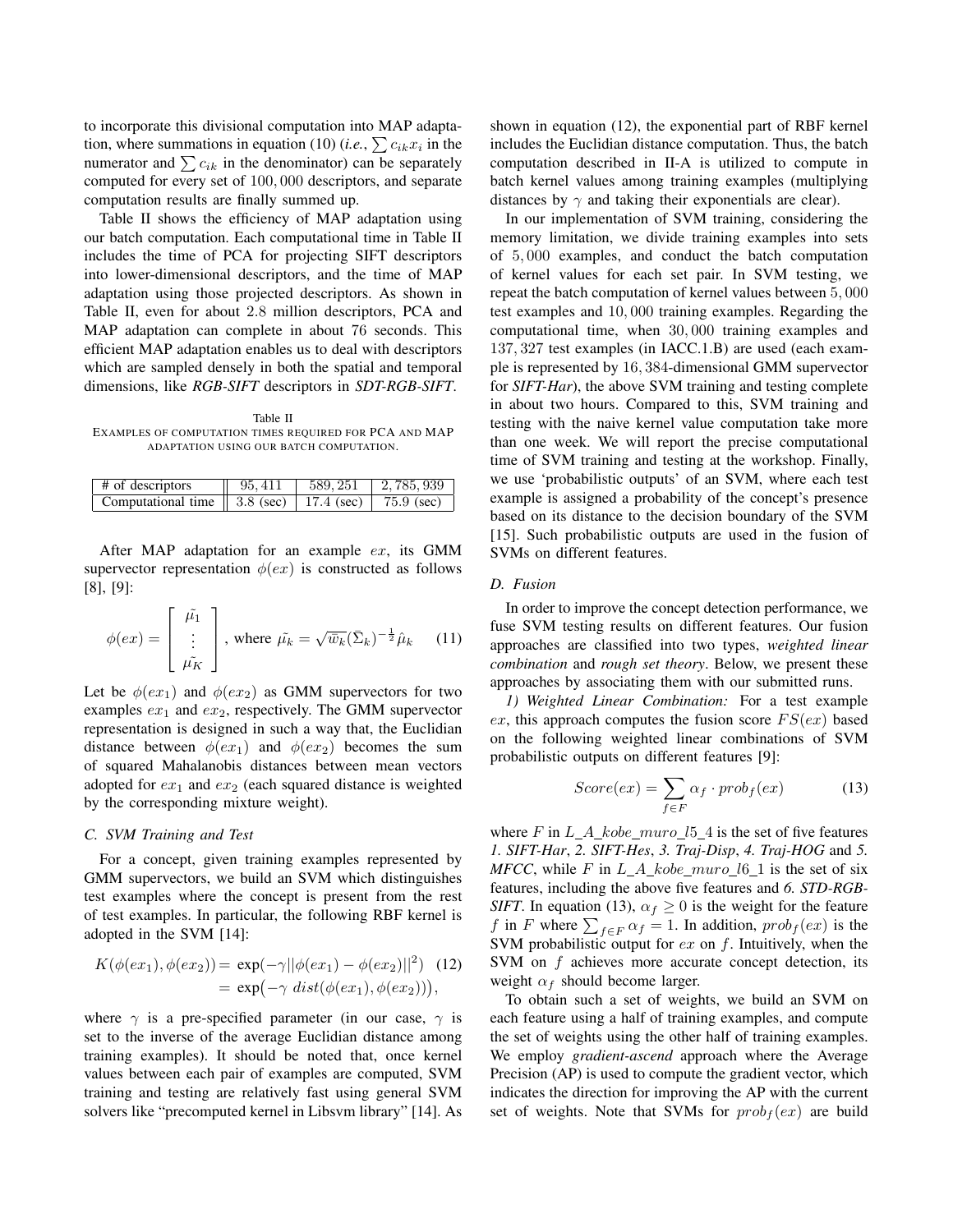using all the training examples. Building of these SVMs is separated from building of SVMs used in the above weight computation. In other words, we assume that weights obtained for SVMs built with a half of training examples are applicable for SVMs built with all the training examples. Although this weight computation has much room to be improved, our preliminary experiment showed that it can work in most cases, where the weighted fusion of SVMs on different features outperforms SVMs on single features.

*L A kobe muro l*18 3 fuses the total 18 SVMs, where three SVMs are built on each of six features using different subsets of training examples. These subsets are constructed by randomly selecting three-quarter of training examples. This kind of fusion approach is called *bagging*. Our preliminary experiment showed that even when an SVM is built using a large number of training examples, its performance changes depending on used training examples. For this result, we consider that since a concept's appearances are significantly different depending on varied camera techniques and environments, one SVM on each feature is not enough for covering these diverse appearances of the concept. Thus, we adopt the above bagging approach.

To fuse 18 SVMs in *L A kobe muro l*18 3, we use the following simple approach: The weight  $\alpha_f$  obtained for the SVM on the feature  $f$  in  $L_A\_kobe\_muro\_l6_1$ is divided by three, and this divided weight is used for three SVMs on *f* in *L\_A\_kobe\_muro\_l*18\_3. Since  $\alpha_f$  in *L A kobe muro l*6 1 can be considered as the effectiveness score of *f*, we consider that it can be equally applicable for three SVMs on  $f$  in  $L_A\_kobe\_muro_l18_3$ .

*2) Rough Set Theory: L A kobe muro r*18 2 uses *Rough Set Theory* (RST) to fuse the same set of 18 SVMs as *L A kobe muro l*18 3. RST is a set-theoretic classification method for extracting 'rough' descriptions of a class from imprecise (or noisy) data [16]. Using RST, we aim to extract multiple classification rules which characterize different subsets of positive examples, so that test examples with diverse appearances of a concept can be covered.

Concept detection using RST is summarized as follows (see [17] for more detail): For each pair of the *i*-th positive example  $p_i$  ( $1 \leq i \leq M$ ) and the *j*-th negative example  $n_j$  (1  $\leq j \leq N$ ), we first determine a set of SVMs,  $SVM_{i,j}$ , where each SVM can correctly classify  $p_i$  and  $n_j$ as positive and negative, respectively. In other words,  $p_i$  can be discriminated from  $n_i$  when at least one SVM in  $SVM_{i,j}$ is used. To obtain  $SVM_{i,j}$ , positive and negative examples are ranked based on their probabilistic outputs of an SVM. If  $p_i$  and  $n_j$  are respectively ranked in and out of the top *M*-th position, they are regarded to be correctly classified by the SVM. Next, we compute the discernibility function  $df_i$  that represents sets of SVMs, required to discriminate  $p_i$  from all negative examples. This is achieved by using at least one SVM in  $SVM_{i,j}$  for all negative examples. That is,  $df_i$  is computed by taking the disjunction of SVMs in  $SVM_{i,j}$ , and then taking the conjunction of such disjunctions for all negative examples:

$$
df_i = \land \{ \lor SVM_{i,j} | 1 \le j \le N \},\tag{14}
$$

*df<sup>i</sup>* is simplified into the minimal disjunctive normal form, where each conjunctive term, called *reduct*, represents a minimal set of SVMs required to discriminate  $p_i$  from all negative examples. Such a reduct forms a rule: A test example is regarded to match the rule, if all SVMs in the reduct classify it as positive. Finally, the set of 2*,* 000 test examples which match the largest numbers of rules, is returned as the detection result.

#### IV. EXPERIMENTAL RESULTS

We submitted the following four runs:

*1. L A kobe muro l5 4:* This is our baseline run where one SVM is built on each of *SIFT-Har*, *SIFT-Hes*, *Traj-Disp*, *Traj-HOG* and *MFCC*. SVMs are fused based on the weighted linear combination.

*2. L A kobe muro l6 1:* In addition to SVMs on five features in *L A kobe muro l5 4*, this run builds an SVM on *STD-RGB-SIFT*. These SVMs are fused based on the weighted linear combination.

*3. L A kobe muro l18 3:* This run adopts the bagging approach where three SVMs are built on each of six features. The total 18 SVMs are fused using the weighted linear combination.

*4. L A kobe muro r18 2:* This run fuses 18 SVMs in *L A kobe muro l18 3* using RST.

For all the above runs, an SVM is built using positive examples collected by the collaborative annotation effort [18]. On the other hand, negative examples are collected as shots which are randomly selected from training videos. Since negative examples in the collaborative annotation effort are collected based on the active learning approach, their distribution is biased toward the decision boundary of an SVM. Our preliminary experiment showed that rather than such biased negative examples, randomly selected negative examples lead to more accurate performance. In addition, the number of negative examples is determined in such a way that the total number of positive and negative examples becomes 30, 000<sup>1</sup>. Finally, we use Matlab engine [19] to call the batch computations based on matrix operation in C++ programs.

Fig. 3 shows the ranking of all runs submitted to TRECVID 2012 SIN (light) task, where each bar represents the MAP of one run. As can be seen from Fig. 3, *L A kobe muro l18 3* achieved the highest MAP (0*.*358) among all the submitted 91 runs. The other runs are

<sup>&</sup>lt;sup>1</sup>An SVM in the bagging approach is built using the following training examples: three-quarter of positive examples are randomly selected, and negative examples are then randomly selected, so that the total number of positive and negative examples becomes 30*,* 000.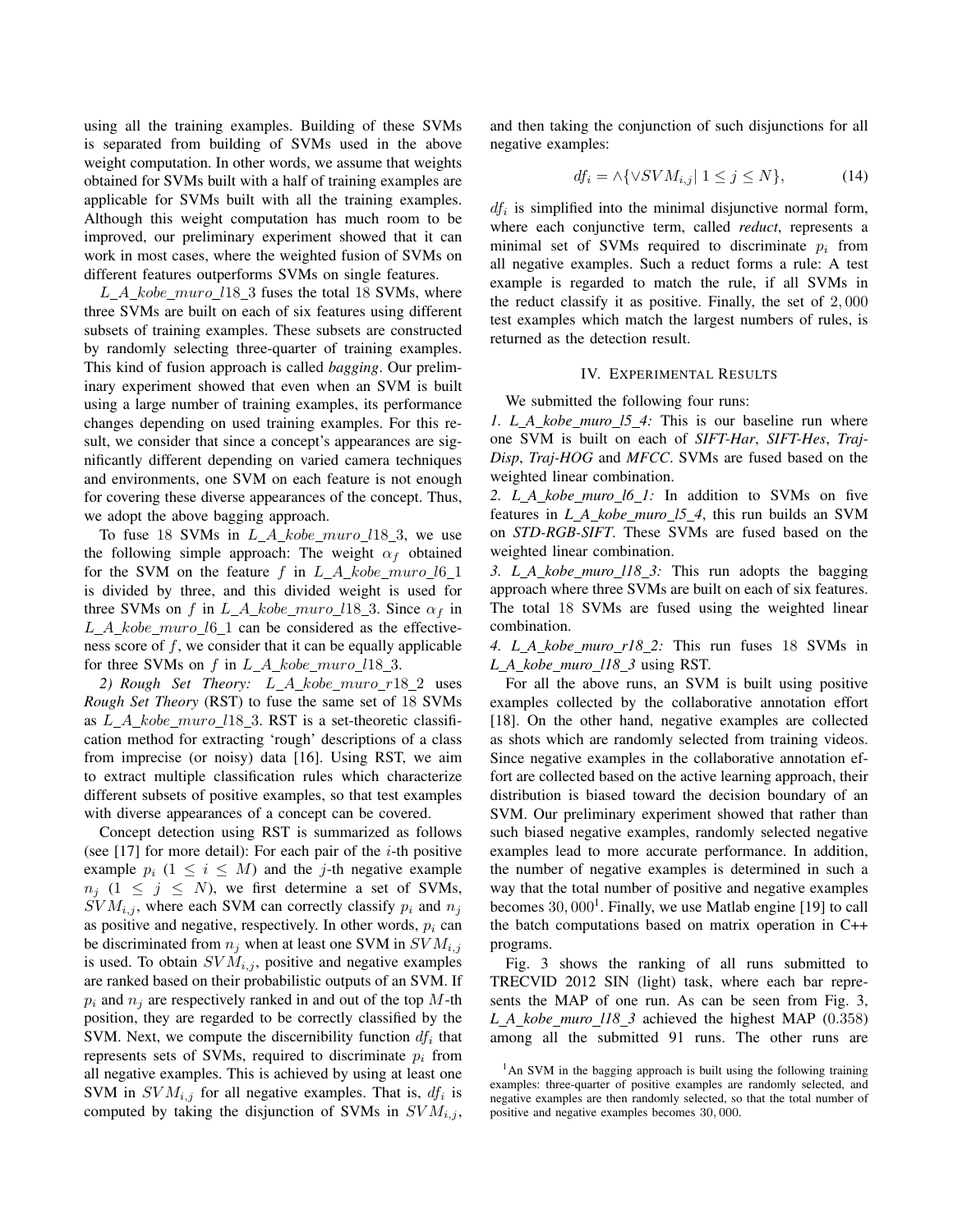

Figure 3. Ranking of all runs submitted to TRECVID 2012 SIN (light) task.

also ranked at top positions. Below, we closely investigate our submitted runs. First, the comparison between the MAP of *L A kobe muro l6 1* (0*.*348) and that of *L A kobe muro l5 4* (0*.*320), indicates the effectiveness of *STD-RGB-SIFT* (about 9% improvement). With respect to this, Fig. 4 shows the MAP achieved by the SVM built on each of six features in *L A kobe muro l6 1*. As shown in Fig. 4, the SVM on *STD-RGB-SIFT* significantly outperforms SVMs on the other single features. This means that spatially-temporally dense features are very useful for accurate concept detection. In addition, it may be interesting that the second highest MAP in Fig. 4 is achieved by the SVM on *Traj-HOG*, and is significantly larger than the third and fourth MAPs by SVMs on *SIFT-Har* and *SIFT-Hes*. Recall that *Traj-HOG* is a set of HOG descriptors around trajectories, obtained by tracking 'densely' sampled points in an example. On the other hand, *SIFT-Har* and *SIFT-Hes* are defined by SIFT descriptors at regions, detected by Harris-Affine and Hessian-Affine region detectors, respectively. The high MAP score on *Traj-HOG* may also indicate the effectiveness of spatially-temporally dense features.

In Fig. 3, the comparison between *L A kobe muro l18 3* and *L A kobe muro l6 1* indicates the effectiveness of the bagging approach, although the improvement is relatively small (about 3% improvement). One main reason is the simplicity of our current fusion method for *L A kobe muro l18 3*, as described in section III-D. A further improvement can be achieved when using a more sophisticated fusion method. Regarding *L A kobe muro l18 3*, our main argument is not the fusion method, but is fast SVM training and testing based on the batch computation of kernel values, so that multiple SVMs can be built on each feature.



Figure 4. Performance comparison among SVMs on single features in *L A kobe muro l6 1*.

Finally, the MAP of *L A kobe muro r18 2* (0*.*323) is smaller than *L\_A\_kobe\_muro\_l18\_3*. This indicates the ineffectiveness of RST. Specifically, many rules extracted by RST are not very useful, so several test examples where a concept is clearly absent are included in the detection result. Thus, we plan to improve the current classification method where each test example is classified using majority voting of matched rules. One promising approach is weighted majority voting where the weight of a rule is determined by the cross-validation.